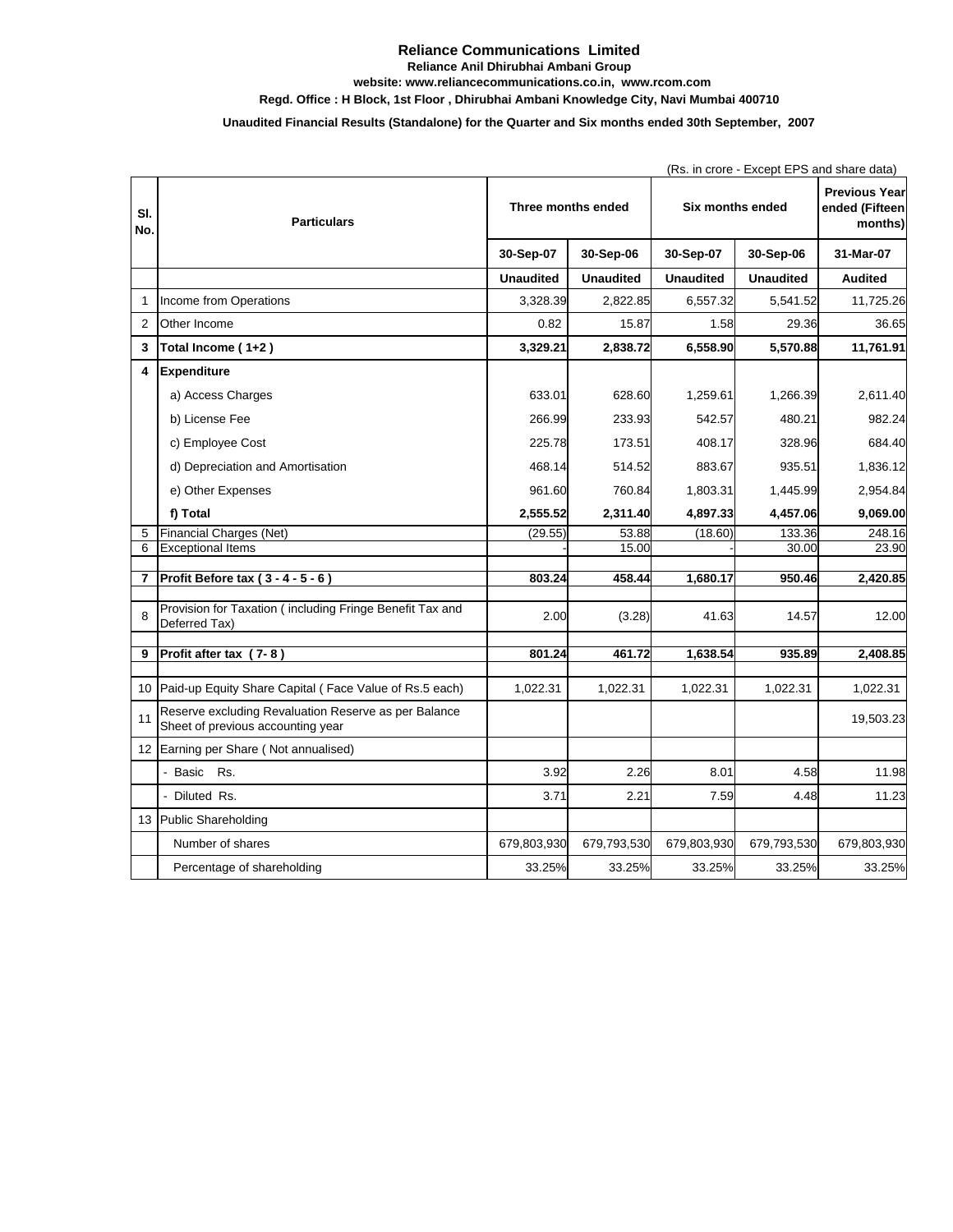**14 Segment revenue**

**Sl. No.**

|                                                                       |                  |                    |                  |                         | Rs. in crore   |  |
|-----------------------------------------------------------------------|------------------|--------------------|------------------|-------------------------|----------------|--|
| <b>Particulars</b>                                                    |                  | Three months ended |                  | <b>Six months ended</b> |                |  |
|                                                                       | 30-Sep-07        | 30-Sep-06          | 30-Sep-07        | 30-Sep-06               | 31-Mar-07      |  |
|                                                                       | <b>Unaudited</b> | <b>Unaudited</b>   | <b>Unaudited</b> | <b>Unaudited</b>        | <b>Audited</b> |  |
| Segment revenue                                                       |                  |                    |                  |                         |                |  |
| a) Wireless                                                           | 2,680.14         | 2,159.97           | 5,294.78         | 4,258.64                | 9,211.45       |  |
| b) Global                                                             | 991.32           | 949.34             | 1,980.17         | 1,820.20                | 3,616.12       |  |
| c) Broadband                                                          | 293.36           | 174.08             | 544.88           | 317.27                  | 756.42         |  |
| d) Others / Unallocated                                               | 0.83             | 15.53              | 1.58             | 29.35                   | 36.65          |  |
| Total                                                                 | 3,965.65         | 3,298.92           | 7,821.41         | 6,425.46                | 13,620.64      |  |
| Less: Inter segment Revenue                                           | (636.44)         | (460.20)           | (1,262.51)       | (854.58)                | (1,858.73)     |  |
| <b>Income from Operations</b>                                         | 3,329.21         | 2,838.72           | 6,558.90         | 5,570.88                | 11,761.91      |  |
| Segment results                                                       |                  |                    |                  |                         |                |  |
| Profit / (Loss) before tax and financial charges from each<br>segment |                  |                    |                  |                         |                |  |
| a) Wireless                                                           | 476.50           | 359.13             | 1,118.37         | 779.77                  | 1,890.41       |  |
| b) Global                                                             | 217.91           | 201.44             | 455.44           | 402.24                  | 807.37         |  |
|                                                                       |                  |                    |                  |                         |                |  |

|    | Less: Inter segment Revenue                                           | (636.44)  | (460.20)  | (1,262.51) | (854.58)  | (1,858.73) |
|----|-----------------------------------------------------------------------|-----------|-----------|------------|-----------|------------|
|    | <b>Income from Operations</b>                                         | 3,329.21  | 2,838.72  | 6,558.90   | 5,570.88  | 11,761.91  |
|    | 15 Segment results                                                    |           |           |            |           |            |
|    | Profit / (Loss) before tax and financial charges from each<br>segment |           |           |            |           |            |
|    | a) Wireless                                                           | 476.50    | 359.13    | 1,118.37   | 779.77    | 1,890.41   |
|    | b) Global                                                             | 217.91    | 201.44    | 455.44     | 402.24    | 807.37     |
|    | c) Broadband                                                          | 81.24     | 38.99     | 113.46     | 43.25     | 152.36     |
|    | e) Others / Unallocated                                               | (1.96)    | (72.24)   | (25.70)    | (111.44)  | (157.23)   |
|    | Total                                                                 | 773.69    | 527.32    | 1,661.57   | 1,113.82  | 2,692.91   |
|    | Less: Financial Charges (Net)                                         | (29.55)   | 53.88     | (18.60)    | 133.36    | 248.16     |
|    | Less: Other Unallocable expenditure net of un-allocable<br>income     |           | 15.00     |            | 30.00     | 23.90      |
| 16 | <b>Total Profit Before Tax</b>                                        | 803.24    | 458.44    | 1,680.17   | 950.46    | 2,420.85   |
| 17 | <b>Capital Employed</b>                                               |           |           |            |           |            |
|    | (Segment Assets - Segment Liabilities)                                |           |           |            |           |            |
|    | a) Wireless                                                           | 11,126.45 | 12,760.49 | 11,126.45  | 12,760.49 | 11,977.05  |
|    | b) Global                                                             | 2,558.04  | 2,806.01  | 2,558.04   | 2,806.01  | 2,561.31   |
|    | c) Broadband                                                          | 2,051.93  | 1,835.34  | 2,051.93   | 1,835.34  | 1,941.79   |
|    | d) Others / unallocated                                               | 22,176.45 | 13,928.56 | 22,176.45  | 13,928.56 | 18,613.23  |
|    | <b>Total</b>                                                          | 37,912.87 | 31,330.40 | 37,912.87  | 31,330.40 | 35,093.38  |
|    |                                                                       |           |           |            |           |            |